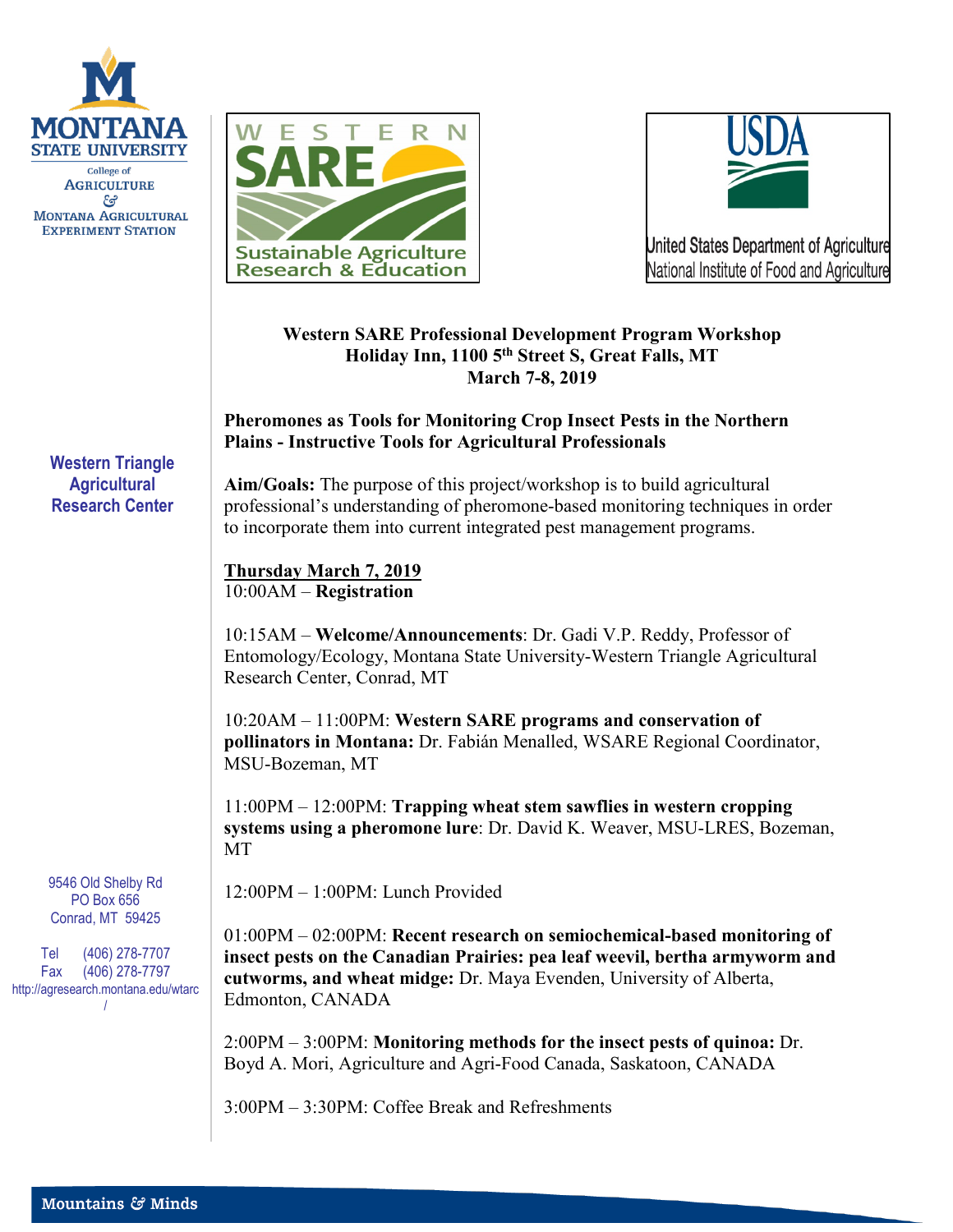3:30PM – 4:30PM: **Pheromone traps for monitoring economic insect pests of field crops in North Dakota:** Dr. Janet Knodel, North Dakota State University, Fargo, ND

4:30PM – 5:30PM: **Using Pheromones to monitoring insects in canola: Current success and future needs:** Dr. John Gavloski, Manitoba Agriculture, Carman, CANADA

6:00 –7:00PM: Dinner Provided

### **Friday March 8, 2019**

7:00AM – 8:00AM: Breakfast Provided

8:00AM – 9:00AM: **Monitoring and management of click beetles and wireworms in field crops:** Dr. Christine Noronha, Agriculture and Agri-Food Canada, Charlottetown, Prince Edward Island, CANADA

9:00AM – 10:00AM: **Pheromones: theory, types and applications:** Dr. Gadi V.P. Reddy and Dr. Anamika Sharma, MSU-WTARC, Conrad, MT

10:00AM – 11:00AM: **Monitoring tools and techniques for insect pests in Northern Plains:** Dr. Michael A. Ivie, MSU-Plant Science and Plant Pathology, Bozeman, MT

11:00AM – 12:00noon: **Research and extension work to update alfalfa weevil monitoring and management in the western region: should pheromones be considered?** Dr. Kevin Wanner, MSU-LRES, Bozeman, MT

12:15PM – 1:15PM: Lunch Provided

1:15PM – 2:00PM: Wrap up and Evaluation

Adjourned

### *MDA CE credits approved-day one-6 credits and day two-4 credits in categories 30, 10 and 39.*

**Dr. Gadi V.P. Reddy**, Principal Investigator, **Dr. Anamika Sharma**, Co-Principal Investigator, Western SARE-PDP, Montana State University, Western Triangle Ag Research Center, 9546 Old Shelby Rd., P. O. Box 656, Conrad, MT 59425, USA Phone: office: 406-278-7707 Fax: 406-278-7797 Email: [reddy@montana.edu](mailto:reddy@montana.edu)

<http://agresearch.montana.edu/wtarc/fielddays-pdf/2019WesternSAREPDP.pdf>